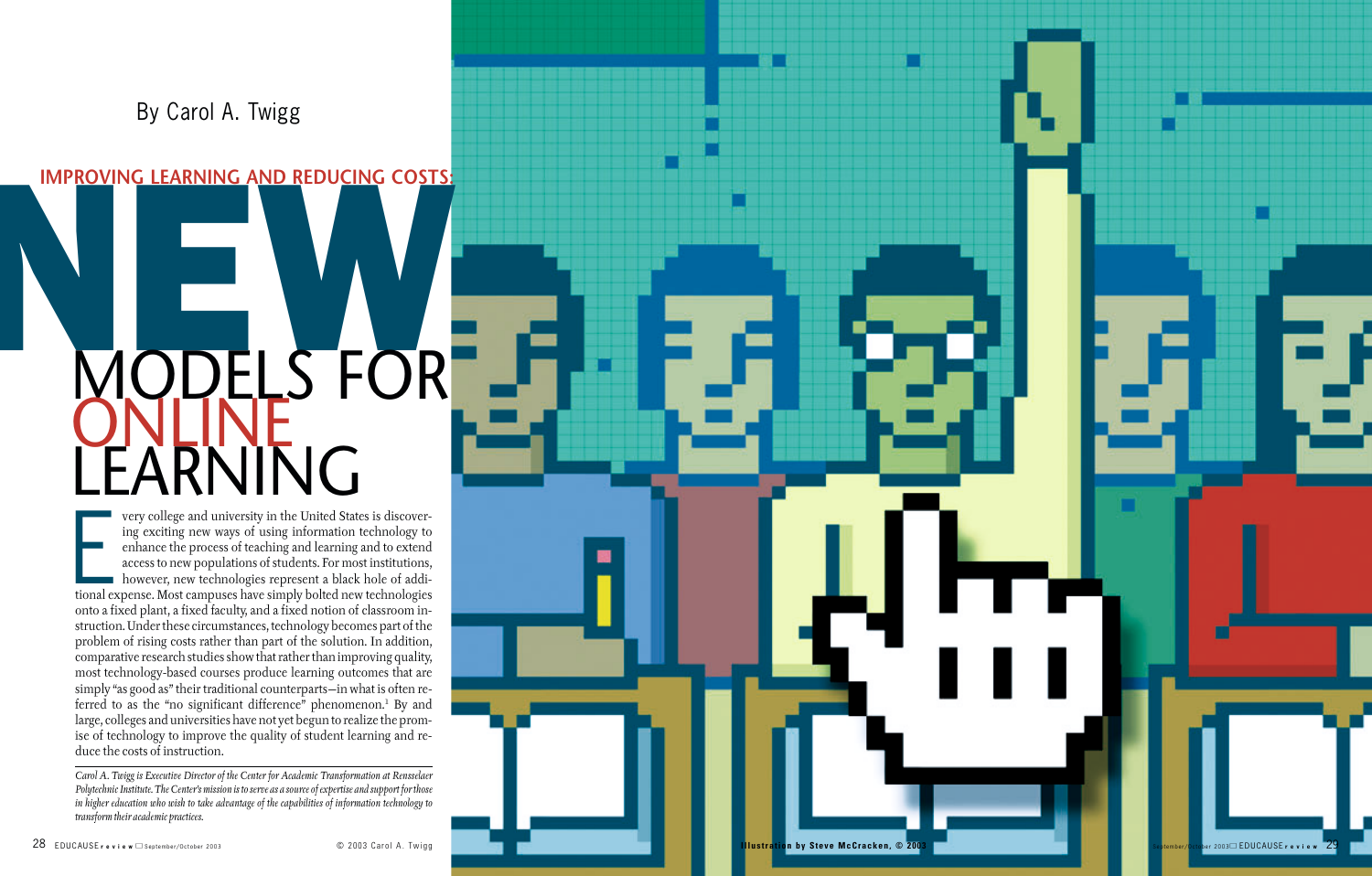# Preliminary results show that all thirty institutions reduced costs by about 40 percent on average, with a range of 20 percent to 84 percent.

Supported by an \$8.8 million grant from the Pew Charitable Trusts, the Program in Course Redesign (http:// www.center.rpi.edu/ PewGrant.html) was created in April 1999 to address these issues. Managed by the Center for Academic Transformation (http://www.center.rpi.edu/) at

Rensselaer Polytechnic Institute, the Program is supporting colleges and universities in their efforts to redesign instruction using technology to achieve quality enhancements as well as cost savings. Selected from hundreds of applicants in a national competition, thirty institutions received a grant of \$200,000 each, with the grants awarded in three rounds of ten. The thirty institutions include research universities, comprehensive universities, private colleges, and community colleges in all regions of the United States.

The Center has required each institution to conduct a rigorous evaluation focused on learning outcomes as measured by student performance and achievement. National experts have provided consultation and oversight regarding the assessment of learning outcomes to ensure that the results are reliable and valid. To date, results show improved student learning in twenty of the thirty projects, with the remaining ten showing no significant difference. Each institution has also been required to develop a detailed cost analysis of both the traditional and the redesigned course formats, using a spreadsheet-based course-planning tool (http://www.center.rpi.edu/PewGrant/ Tool.html) developed by the Center. Preliminary results show that all thirty institutions reduced costs by about 40 percent on average, with a range of 20 percent to 84 percent. Other outcomes include increased course-completion rates, improved retention, better student attitudes toward the subject matter, and increased student satisfaction with the mode of instruction. Collectively, the thirty redesigned courses affect more than 50,000 students nationwide and produce a savings of \$3.6 million each year.



The course-redesign projects focus on large-enrollment, introductory courses in multiple disciplines, including the humanities (6), quantitative subjects (13), social sciences (6), and natural sciences (5). What do these projects have in common? To one degree or another, all thirty projects share the following

six characteristics:

- *1. Whole course redesign*. In each case, the whole course—rather than a single class or section—is the target of redesign. Faculty begin the design process by analyzing the amount of time that each person involved in the course spends on each kind of activity, a process that often reveals duplication of effort among faculty members. By sharing responsibility for both course development and course delivery, faculty save substantial amounts of time while achieving greater course consistency.
- *2. Active learning*. All of the redesign projects make the teaching-learning enterprise significantly more active and learner-centered. Lectures are replaced with a variety of learning resources that move students from a passive, note-taking role to an active, learning orientation. As one math professor put it, "Students learn math by doing math, not by listening to someone talk about doing math."
- *3. Computer-based learning resources.* Instructional software and other Webbased learning resources assume an important role in engaging students with course content. Resources include tutorials, exercises, and lowstakes quizzes that provide frequent practice, feedback, and reinforcement of course concepts.
- *4. Mastery learning*. The redesign projects add greater flexibility for when students can engage with a course, but the redesigned courses are not selfpaced. Rather than depending on class meetings, student pacing and progress are organized by the need to master specific learning objectives,

which are frequently in modular format, according to scheduled milestones for completion.

- *5. On-demand help*. An expanded support system enables students to receive assistance from a variety of different people. Helping students feel that they are a part of a learning community is critical to persistence, learning, and satisfaction. Many projects replace lecture time with individual and small-group activities that take place either in computer labs—staffed by faculty, graduate teaching assistants (GTAs), and/or peer tutors—or online, enabling students to have more one-on-one assistance.
- *6. Alternative staffing*. By constructing support systems consisting of various kinds of instructional personnel, the projects apply the right level of human intervention to particular student problems. Not all tasks associated with a course require highly trained, expert faculty. By replacing expensive labor (faculty and graduate students) with relatively inexpensive labor (undergraduate peer mentors and course assistants) where appropriate, the projects increase the person-hours devoted to the course and free faculty to concentrate on academic rather than logistical tasks.

Although all thirty projects have these characteristics in common, each has chosen a design model that implements the characteristics in a way that varies according to the discipline involved, the particular student audience, and the preferences of faculty. After examining the similarities and differences in how these common characteristics are arrayed in the various projects, the Program has been able to identify five distinct courseredesign models: supplemental, replacement, emporium, fully online, and buffet. A key differentiator among them is where each model lies on the continuum from fully face-to-face to fully online interactions with students.

### **The Supplemental Model**

The supplemental model retains the basic structure of the traditional course,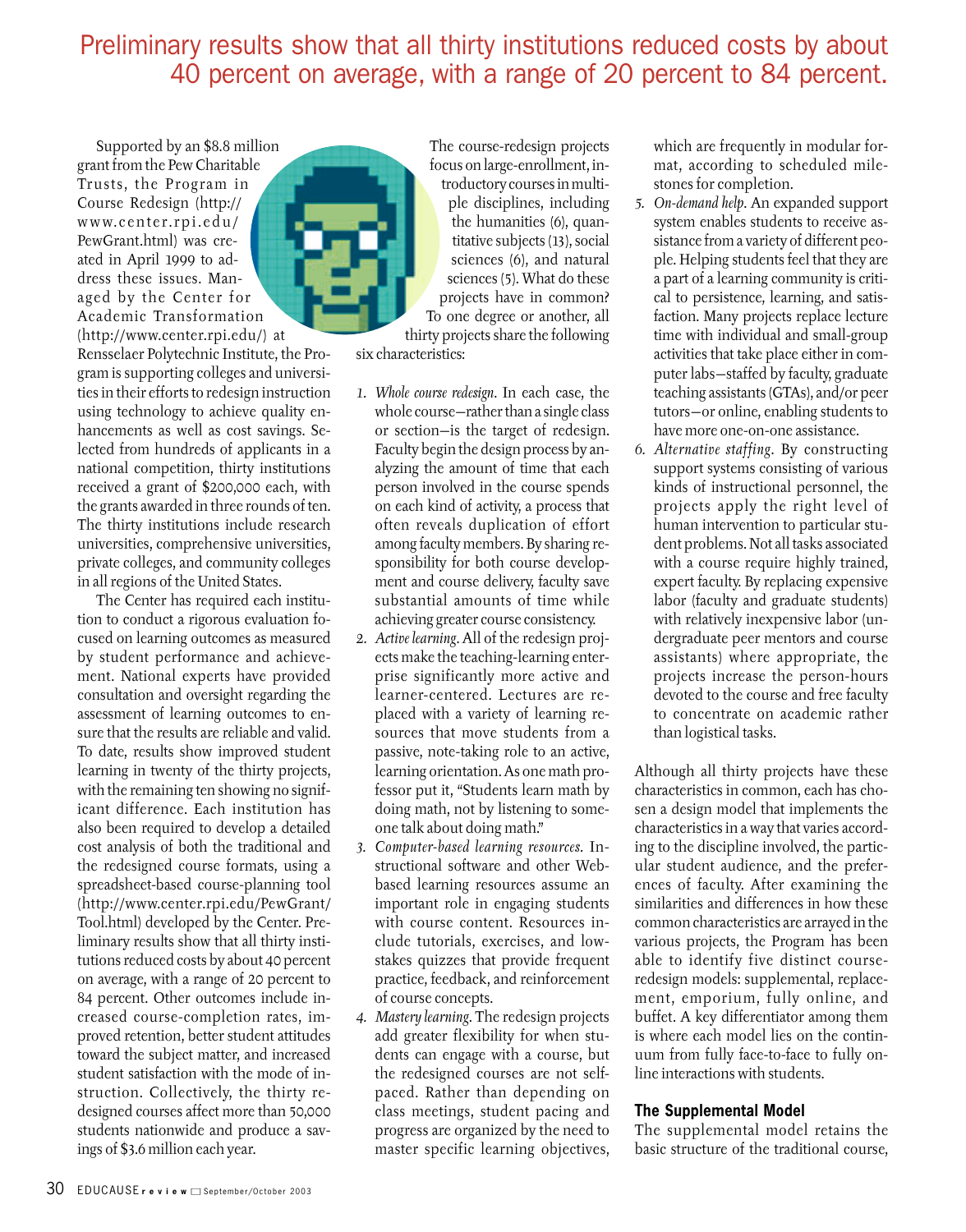## The key characteristic of the replacement model is a reduction in classmeeting time, replacing face-to-face time with online, interactive learning activities for students.

particularly the number of class meetings. Some of the supplemental redesigns simply add technology-based, out-of-class activities to encourage greater student engagement with course content. Others change what goes on in the class meetings as well as adding out-of-class activities.

The redesign of general psychology at the University of New Mexico (UNM) (http://www.center.rpi.edu/PewGrant/ RD3%20Award/UNM.html) and the redesign of introductory statistics at Carnegie Mellon University (http://www .center.rpi.edu/PewGrant/RD2%20Award/ CMU.html) exemplify the first version of the supplemental model of redesign. Each institution kept the lecture portion of the course intact, including the number of class meetings, but supplemented lectures and textbooks with a variety of computer-based activities.

At UNM, students receive credit for completing three online mastery quizzes each week. Students are encouraged to take the quizzes as many times as needed until they attain a perfect score. For all quizzes, only the highest scores count. The more time students spend taking quizzes and the higher their scores, the better they perform on in-class exams. A two-disc CD-ROM, which contains interactive activities, simulations, and movies, is used to review and augment text material. At UNM, the drop-withdrawalfailure (DWF) rate in the course has fallen from 42 percent in the traditional format to 18 percent in the redesign, and the number of students who received a C or higher has risen from 60 percent to 76.5 percent.

Carnegie Mellon has redesigned the laboratory portion of its statistics course while leaving the lecture portion intact. The redesign uses SmartLab, an automated, intelligent tutoring system that monitors students' work as they go through lab exercises. SmartLab provides them with feedback when they pursue an unproductive path and closely tracks and assesses individual students' acquisition



in effect, providing a personal tutor for each s tudent*.* After using SmartLab, students increased their scores on a test of skills and concepts by 3.65 out of 16 items, for a 22.8 percent increase, a significant improvement, t (19)= 5.877, p< .001. In addition,

SmartLab helped students achieve a level of statistical literacy not deemed possible in the course before its redesign.

The redesign of introductory biology at the University of Massachusetts– Amherst (http://www.center.rpi.edu/ PewGrant/RD2%20Award/UMA.html) and the redesign of introductory astronomy at the University of Colorado– Boulder(UC) (http://www.center.rpi .edu/PewGrant/RD1Award/UCB.html) exemplify the second version of the supplemental model of redesign, changing in-class activities as well as adding out-ofclass activities. The goal is to create an active learning environment within a large lecture hall setting supplemented by a variety of out-of-class activities that ensure students are prepared when they come to class.

Before class, UMass students review learning objectives, key concepts, and supplemental materials posted on the class Web site. To assess their preparation for class, students then complete online quizzes, which provide immediate feedback to students and data for instructors to assess students' knowledge levels. Instructors are able to reduce class time spent on topics that the students clearly understand, increase time spent on problem areas, and target individual students for remedial help. During class, UMass uses ClassTalk, a commercially available, interactive technology that compiles and displays students' responses to problemsolving activities. Class time is divided into ten- to fifteen-minute lecture segments followed by sessions in which students work in small groups applying concepts to solve problems posed by the instructor. Group responses are reported through ClassTalk. The instructor moderates the discussions and draws out key issues to reinforce specific ideas or reveal misconceptions. Redesigning in-class activities has encouraged students to come to class; in turn, this increased attendance has had a positive effect on student learning. At UMass, attendance in the traditional format averaged 67 percent; in the redesigned course, attendance averaged 90 percent, which correlated significantly to performance on exams. In addition, exams no longer emphasize recall of factual material or definitions of terms; 67 percent of the questions now require reasoning or problem-solving skills, compared with 21 percent previously.

At UC, the entire introductory astronomy class (approximately 200 students) meets twice a week. At the first meeting, the instructor provides an overview of the week's activities. About a dozen discussion questions are posted on the Web; these range from factual questions testing basic knowledge, to complex questions requiring students to draw conclusions, to questions intended to elicit controversy. Midweek, students meet for one hour in small learning teams of 10 to 15 students (supervised by undergraduate learning assistants) to prepare answers collaboratively and to carry out inquirybased team projects. Teams are supported by software that allows them to collaborate synchronously or asynchronously. All teams post written answers to all questions, and every team member must sign up as a designated answerer for one or two questions.

At the next class meeting, the instructor leads a discussion session in which he directs questions not to individual students but to the learning teams. Before the meeting, the instructor uses software to review all the posted written answers to a given question. If all the teams have correctly answered a given question, the instructor skips that question. Instead, he devotes the discussion time to questions with dissonant answers among teams. Periodically, the instructor poses a related question and gives the class time for each team to formulate an answer. The discussion sessions both reinforce what students have learned and clear up miscon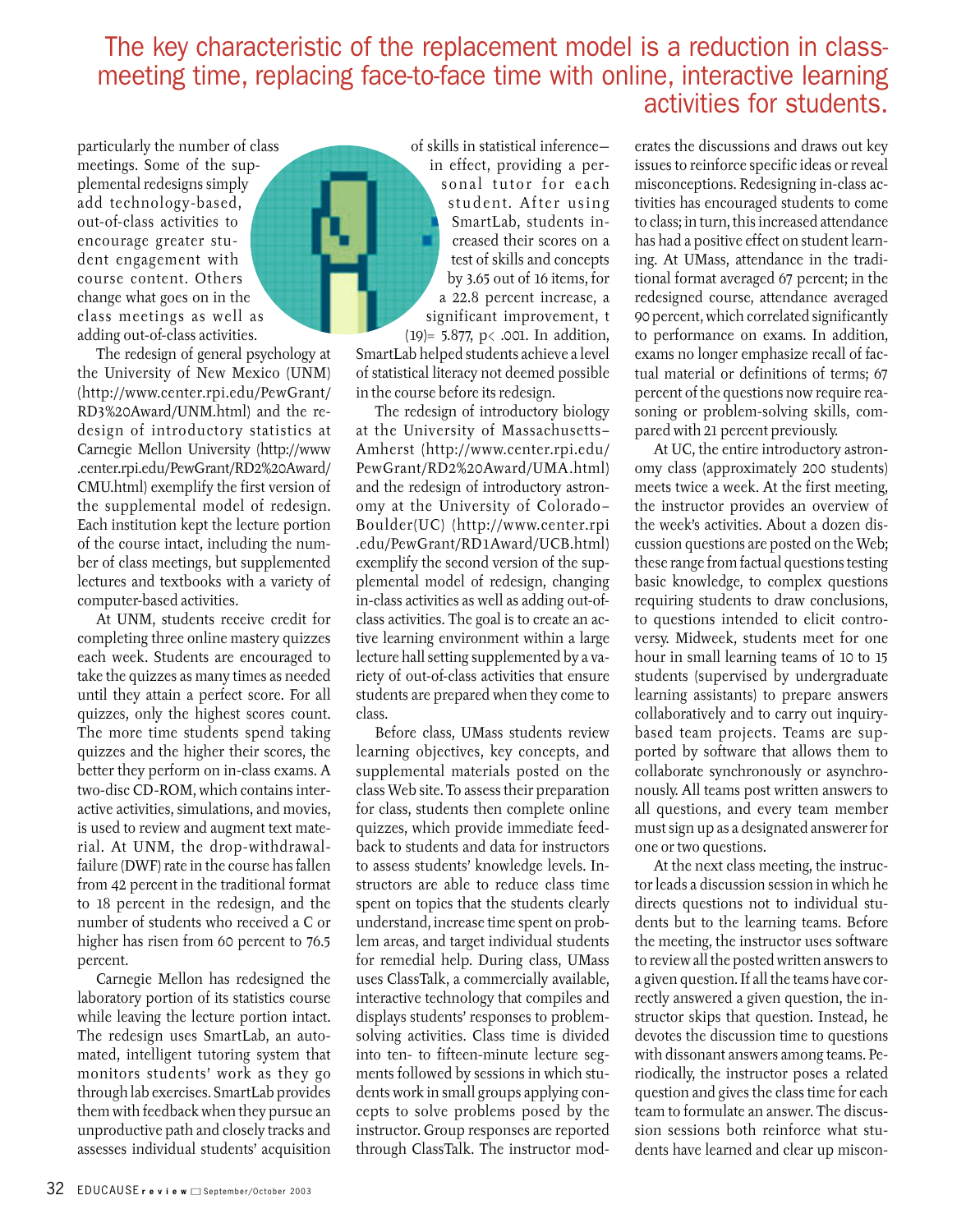ceptions. Rather than emphasizing students' mastery of facts, the redesign is teaching students to develop their understanding of the scientific process through written and verbal communication and to draw conclusions from collaborative inquiry-based activities.

### **The Replacement Model**

The key characteristic of the replacement model is a reduction in class-meeting time, replacing (rather than supplementing) face-to-face time with online, interactive learning activities for students. The assumption is that certain activities can be better accomplished online, either individually or in small groups, than in a class. In some cases, out-of-class activities take place in computer labs; in others, they occur online so that students can participate anytime, anywhere. One version of the replacement model replaces some class meetings with online activities while keeping in-class activities more or less the same. Others replace some class meetings with online activities and also make significant changes in what goes on in the remaining class meetings. Rather than assuming that face-to-face meetings are the best setting for student learning, these projects have thought about why (and how often) classes need to meet in real time and the content of that meeting in relation to the desired learning outcomes.

The redesign of introductory statistics at Pennsylvania State University (Penn State) (http://www.center.rpi.edu/ PewGrant/RD1Award/PSU.html) and the redesign of general chemistry at the University of Wisconsin at Madison (UW) (http://www.center.rpi.edu/PewGrant/ RD1Award/UWM.html) exemplify the first version of the replacement model of redesign. Each institution has replaced a portion of its class meetings with online activities while keeping the lecture format in the remaining class meetings.

Penn State's course redesign involves reducing lectures from three to one per week and changing two traditional recitation sections to two computer-studio labs. In the computer-studio labs, students work individually and collaboratively on prepared activities. Approximately 30 percent of the lab time is used for elaboration of concepts, 60 percent for computer-related work and class discussion of the results, and 10 percent for online quizzes on concepts related to the activities. Students are regularly tested on assigned readings and homework using Readiness Assessment Tests (RATs), short quizzes that probe students' conceptual understanding. Constituting 30 percent of the students' grades, RATs are given five to seven times during the course. Students prepare to take the RATs outside of class by reading the textbook, completing

homework assignments, and using Webbased resources. Students then take the tests individually. Immediately following the individual effort, the students take the same test in groups of four. In addition to motivating students to keep on top of the course material, RATs have proven to be very effective in detecting areas in which students are not grasping the concepts, enabling faculty to take corrective actions in a timely manner.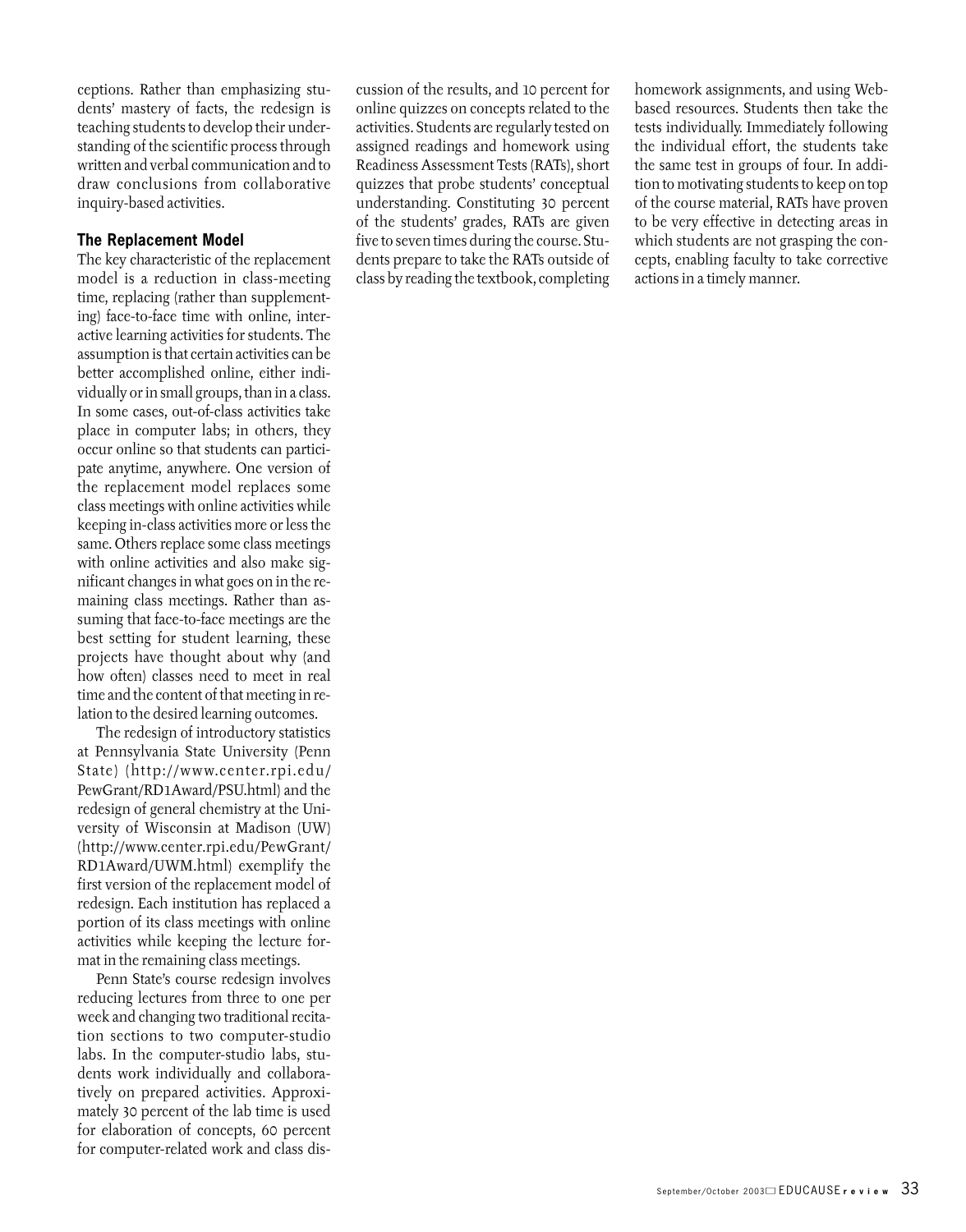# The emporium model eliminates all class meetings and replaces them with a learning resource center featuring online materials and on-demand personalized assistance.

At UW, Web-based resources have replaced one of two lectures and one of two discussion sessions per week; the rest of the course remains unchanged. Building on substantial experience in using and developing interactive materials, UW has developed thirty-seven Web-based instructional modules in chemistry. Each module leads a student through a topic in six to ten inter-

active pages. When the student has completed the tutorial, a debriefing section presents a series of questions that test whether the student has mastered the content of that module. Students particularly like the ability to link directly from a problem they have difficulty with to a tutorial that helps them learn the concepts needed to solve the problem. To help students structure their studying, the chemistry team has also developed 417 homework question sets that include diagnostic feedback pointing out why each incorrect response is not appropriate.

The redesigns of introductory Spanish at the University of Tennessee–Knoxville (UTK) (http://www.center.rpi.edu/ PewGrant/RD2%20Award/UTK.html) and at Portland State University (PSU) (http://www.center.rpi.edu/PewGrant/ RD3%20Award/PoSU.html) and the redesign of college composition at Tallahassee Community College (TCC) (http:// www.center.rpi.edu/PewGrant/ RD3%20Award/TCC.html) exemplify the second type of replacement model, in which some classes are replaced with online activities and the remaining classes are changed. Each institution has redesigned its entire course by shifting many instructional activities to the technology while using the classroom portion of the course to focus on those activities that require face-to-face interaction.

The most significant academic problem in traditional Spanish courses is that about 85 percent of in-class time is spent explaining and practicing grammar and vocabulary instead of practicing the expressive skills of speaking and writing. Both UTK and PSU have reduced class-

meeting times from three to two per week and moved those course aspects that can be better accomplished using technology to an online environment. UTK online activities include grammar, vocabulary, and listening exercises; PSU's include testing, writing, and grammar instruction as well

as small-group activities focused on oral communication. Students receive immediate feedback and detailed explanations in response to their online work, and class time is freed for interactive and collaborative learning experiences. Online grading has given the instructors more time to prepare their classes and to focus on meaningful communicative and collaborative tasks in class. By making these changes, both universities have been able to increase the time that students spend in oral communication. Furthermore, they have been able to increase the number of students who can be served with the same personnel resources.

Like most other colleges, TCC has traditionally taught writing in small sections (approximately 30 students). Considerable class time was spent reviewing and reteaching basic skills, thus reducing the amount of time during which students could engage in the writing process. By shifting many basic instructional activities that can be readily individualized to technology, TCC's redesign enables students and faculty to focus on the writing process in the classroom portion that remains. TCC uses technology to provide various resources: diagnostic assessments resulting in individualized learning plans; interactive tutorials in grammar, mechanics, reading comprehension, and basic research skills; online tutorials for feedback on written assignments; follow-up assessments; and discussion boards to facilitate the development of learning communities. These activities take place in two labs per week, and the resources are accessible to students at any time. In the one class meeting that remains, students work individually or in small groups on a wide range of writing activities that foster collaboration, proficiency, and higher levels of thinking.

### **The Emporium Model**

The emporium model was first developed at Virginia Tech (VT) (http://www .center.rpi.edu/PewGrant/RD1Award/ VA.html). The model is based on the core idea that the best time to learn mathematics is when the student wants to do so rather than when the instructor wants to teach. The redesign model allows students to choose when to access course materials, what types of learning materials to use depending on their needs, and how quickly to work through the materials with the support of sophisticated instructional software and one-onone on-site help. Following the successes achieved at VT, the University of Alabama (http://www.center.rpi.edu/PewGrant/ RD2%20Award/UA.html) and the University of Idaho–Moscow (http://www.center .rpi.edu/PewGrant/RD2%20Award/UI .html) have replicated the emporium model with student bodies that are less prepared to study mathematics.

The emporium model eliminates all class meetings and replaces them with a learning resource center featuring online materials and on-demand personalized assistance. The model requires a significant commitment of space and equipment. VT's Math Emporium holds 500 workstations as well as other specialized spaces and equipment. The University of Alabama's Mathematics Technology Learning Center (MTLC) contains 240 computers plus rooms for individual tutorial activities. The University of Idaho's version is called Polya and contains 72 computers, in pods of four, designed for as many as three students to work together at a single monitor. Moving away from the three-contact-hours-per-week norm, the emporium model significantly expands the amount of instructional assistance available to students: VT's Math Emporium is open 24/7; Alabama's MTLC is open 71 hours per week; Idaho's Polya center is open 86 hours per week.

Multiple sections of a course are combined into one large course structure, replacing duplicative lectures, homework,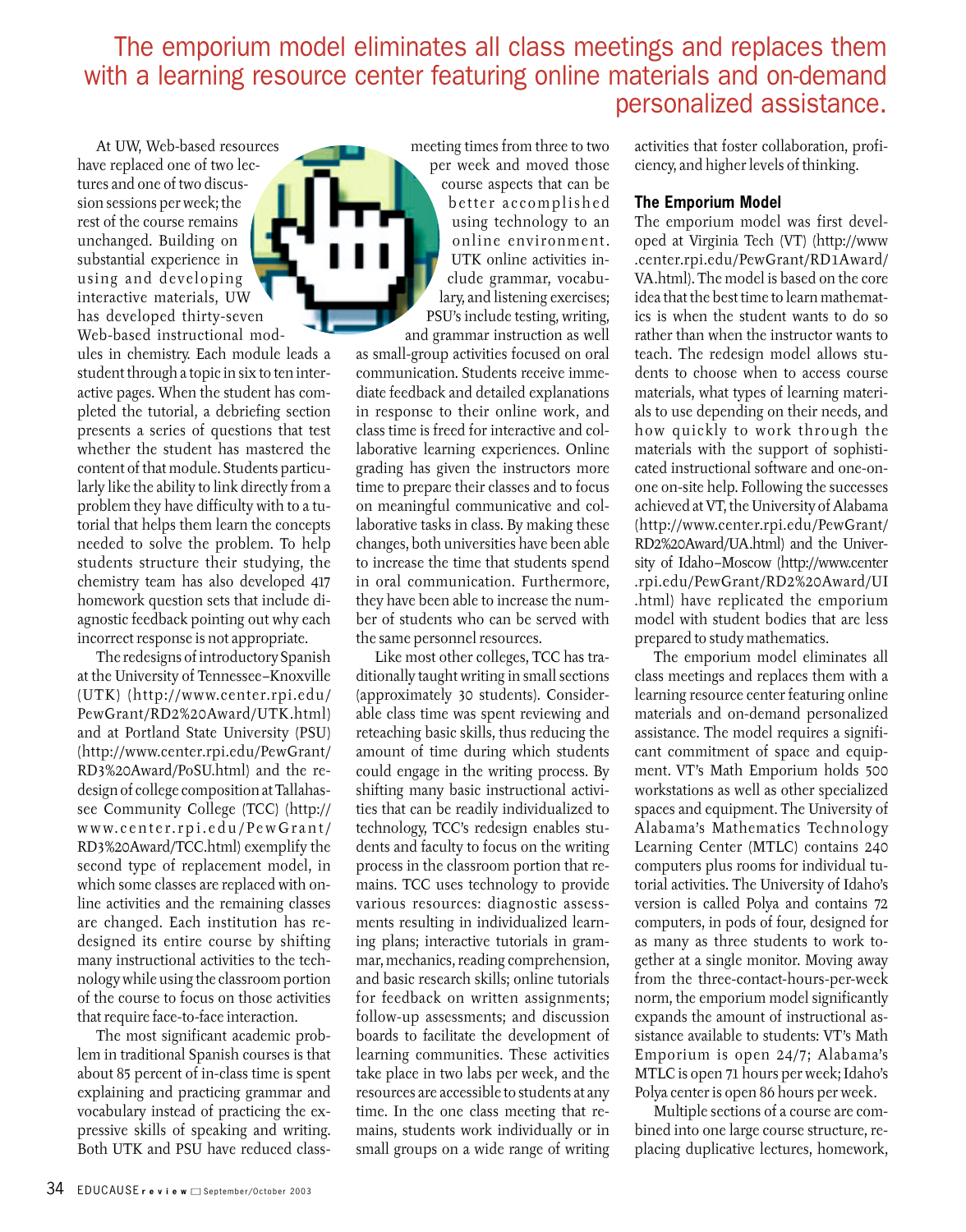and tests with collaboratively developed online materials. Virginia Tech has combined 38 linear algebra sections of approximately 40 students each into one 1,500-student section; the University of Alabama has combined 44 intermediate algebra sections of approximately 35 students each into one 1,500-student section. The University of Idaho has moved two precalculus courses, previously organized in 60 sections of approximately 40 students each, into its Polya learning center, treating each course as a coherent entity. Each university, by teaching multiple math courses in its facility, can share instructional person-power among courses, significantly reducing the cost of teaching these additional courses.

The emporium model is heavily dependent on instructional software, including interactive tutorials, computational exercises, electronic hypertextbooks, practice exercises, solutions to frequently asked questions, and online quizzes. Modularized online tutorials present course content with links to a variety of additional learning tools: streaming-video lectures, lecture notes, and exercises. Navigation is interactive; students can choose to see additional explanation and examples along the way. Online weekly practice quizzes replace weekly homework grading. With the development of a server-based testing system, large databases of questions are easily generated, and grading and recordkeeping are automatic.

Each emporium is staffed by a combination of faculty, GTAs, and peer tutors. Instead of spending time preparing lectures or grading homework and tests, instructors and others devote time to responding directly to each student's specific, immediate needs. Emporium helpers do not answer students' questions but rather direct students to resources from which they can learn. By creating a kind of triage response team, the emporium model increases the number of contact hours for students while it greatly decreases the cost per hour for that contact. Staffing adjustments can be made based on real use. For example, Alabama's initial plan was to staff the MTLC primarily with instructors and to use graduate students and upper-level, undergraduate students for tutorial sup-

port. It soon became apparent that the undergraduate students were as effective as the graduate students in providing tutorial support, thus eliminating the need for graduate students. Based on studentuse data collected during the first semester of operation, Alabama also reduced the number of instructors and undergraduate tutors assigned to the MTLC by matching staffing levels to student-use trends.

As in the supplemental and replacement course-redesign models, there are two types of emporiums. Virginia Tech follows an open-attendance model, whereas Alabama and Idaho have added mandatory attendance and required group meetings to ensure that students spend sufficient time on task. Alabama requires students to spend a minimum of 3.5 hours per week in the MTLC and to attend a thirty-minute group session each week. This session focuses on students' problems and allows instructors to follow up in areas where testing has defined weaknesses. Idaho students are assigned to focus groups, of 40 to 50 students each, according to their majors so that particular applications can be emphasized. Groups meet once a week to coordinate activities and discuss experiences and expectations. Both universities believe that the group activities help build community among students and between students and instructors.

### **The Fully Online Model**

On most campuses, the job of a faculty member is seen as monolithic: to perform a collection of tasks that are, with few exceptions, carried out alone. American higher education remains what Bill Massy and Bob Zemsky have called a "handicraft" industry in which the vast majority of courses are developed and delivered as "one-offs" by individual professors.2 In most colleges and universities, this repetitive, labor-intensive approach has been transferred to online education as well. Individual faculty members design and deliver multiple course sections, each of which is relatively small in size. Web-based materials are used largely as supplemental resources rather than as substitutes for direct instruction. This model assumes that the instructor must be responsible for all interactions, personally answering every inquiry, comment, or discussion. As a result, faculty members often spend more time teaching online and interacting with students than is the case in classroom teaching.

Very few of the courses involved in the Program in Course Redesign are fully online, and those that are do not follow the labor-intensive model used by most online programs. Instead they adopt many of the design principles used by the supplemental, replacement, and emporium models described above. Rio Salado College's redesign of four precalculus mathematics courses and the University of Southern Mississippi's redesign of its world literature course exemplify the model of the fully online course.

Rio Salado's redesign (http://www .center.rpi.edu/PewGrant/RD1Award/rio .html) is based on using Academic Systems' mathematics software and the addition of a nonacademic course assistant. The Academic Systems software presents the content of the course so well that instructors did not need to spend time delivering content. The addition of a course assistant to address non-math-related questions (which constituted 90 percent of all interactions with students!) and to monitor students' progress frees the instructor to concentrate on academic rather than logistical interactions with students. As a result, one instructor is able to teach 100 students concurrently enrolled in any of four math courses. Before the redesign, the instructor typically taught 35 students in one section.

Rather than relying on individual faculty members in small sections to provide feedback to students, Rio Salado takes advantage of the Academic Systems software's large bank of problems and answers for each topic to increase the amount and frequency of feedback to students. All assignments are completed within the context of the software and are graded on the spot. Because of this immediate feedback, students know which course aspects they have not mastered and are able to take appropriate corrective actions. The software enables each student to work as long as needed on any particular topic. Students can take the end-of-module quizzes as soon as they are ready, moving quickly or slowly through the material depending on their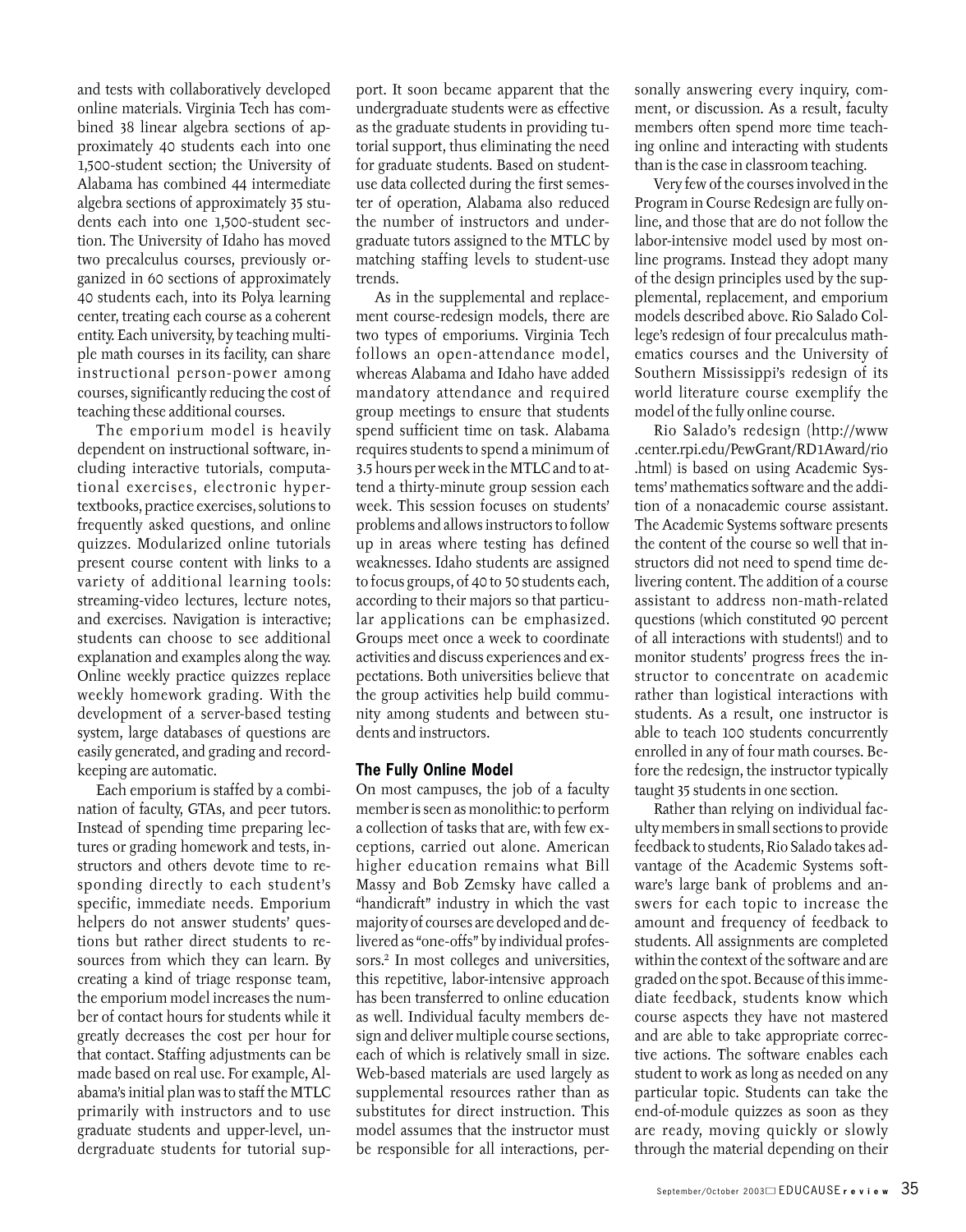# Consistent content coverage means that all students have the same kinds of learning experiences, resulting in significant improvements in course coherence and quality control.

comprehension and past experience or education. The software also provides a built-in tracking system that allows the instructor and the course assistant to know every student's status (both time-on-task and progress through the modules) in each of the four courses. By using these techniques, Rio Salado has been able to increase completion rates from 59 percent to 65 percent while tripling the number of students handled by one instructor.

The University of Southern Mississippi's redesign of its world literature course (http://www.center.rpi.edu/ PewGrant/RD3%20Award/USM.html) moved 16 to 20 face-to-face lecture sections (approximately 60 students each) per term into a single 800-student online section organized around 4 four-week modules. A course coordinator, responsible for overall course administration, manages the team-teaching of four faculty members (who each teach one module in their area of expertise) and four graduate assistants (who help students with writing and grade their essays). The faculty members are responsible for content, complementary materials, quizzes, and exams. The faculty team offers modularized course content through a combination of optional-attendance live lectures and required, Web-delivered, media- and resource-enhanced presentations. Each module lasts four weeks. Students complete a pre- and post-quiz for each module. Links to additional required literary and/or critical readings, audio and/or video files, and other resources devoted to particular authors or themes are provided. Writing assignments are administered by WebCT and are graded by graduate assistants; multiple-choice exams administered by WebCT after each module provide students with immediate feedback regarding their understanding of particular themes.

Consistent content coverage means that all students have the same kinds of learning experiences, resulting in significant improvements in course coherence

and quality control. Treating the whole course as one section also eliminates duplication of effort on the part of instructors; faculty involved in the course can divide their tasks among themselves and target their efforts to particular aspects of course delivery. The coordinator and the four fac-

ulty members each receive credit for teaching a single course. Whereas before the redesign, Southern Mississippi needed to staff 16 to 20 sections, the university now requires the equivalent of only 5 staffed sections to serve all students. Thus, by using a coordinated approach, Southern Mississippi has more than tripled the number of students that faculty can handle.

### **The Buffet Model**

Although all of the models discussed above have demonstrated that they can successfully improve the quality of student learning while reducing the cost of instruction, each of these models tends to be attached to one way of doing things and treats all students as if they were the same. In essence, like the traditional classroom model, these course-redesign models represent a one-size-fits-all approach, albeit a much improved one. Yet one of the strongest reasons for using information technology in teaching and learning is that it can radically increase the array of learning possibilities presented to each individual student. Thus, the "right way" to design a high-quality course depends entirely on the type of students involved. By customizing the learning environment for each student, institutions are likely to achieve greater learning successes.

Students need to be treated like individuals, rather than homogenous groups, and should be offered many more learning options within each course. Rather than maintaining a fixed view of what all students want or what all students need, institutions need to be flexible and create environments that enable greater choice for students. Students differ in the amount of interaction that they require with faculty, staff, and one another. At the British Open University, for example, approximately one-third of the students never interact with other people but pursue their studies independently. New York's Excelsior College reports that 20 percent of its students take up to 80 percent of staff time, indicating a strong need for human interaction, in contrast to the 80 percent of students who require very little interaction.

The Ohio State University (OSU) is redesigning its introductory statistics course, which enrolls 3,250 students each year. In the process, the faculty have come up with a metaphor that captures a new way to think about online learning environments. OSU has created a "buffet" strategy, which offers students an assortment of interchangeable paths that match their individual learning styles, abilities, and tastes at each stage of the course. Like the emporium metaphor originated by Virginia Tech, a buffet suggests a large variety of offerings that can be customized to fit the needs of the individual learner.

Since students learn in different ways, even the best "fixed menu" of teaching strategies will fail for *some* students. In contrast, OSU's buffet of learning opportunities includes lectures, individual discovery laboratories (in-class and Webbased), team/group discovery laboratories, individual and group review (both live and remote), small-group study sessions, videos, remedial/prerequisite/ procedure training modules, contacts for study groups, oral and written presentations, active large-group problemsolving, homework assignments (GTA graded or self-graded), and individual and group projects. Thus, for a specific objective, students may choose to hear and discuss a familiar vivid example in lecture, view and read about a real example in an annotated video presentation, encounter an example in a group problem-solving session, or generate an example through a group project. Students may elect to explore a concept by working in a dataanalysis laboratory, in an individual Webbased activity, or in a facilitated study